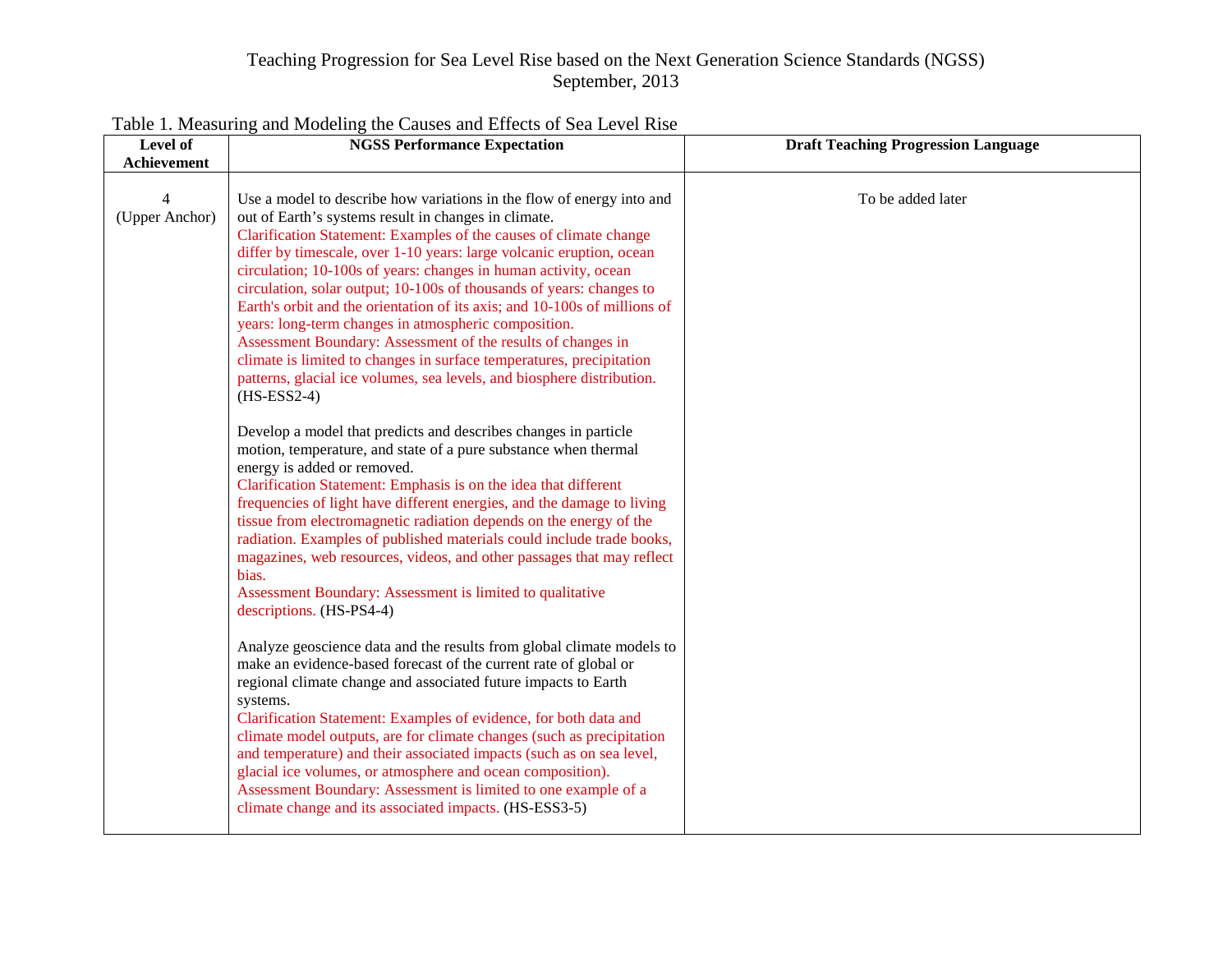| 3 | Develop a model to describe the cycling of water through Earth's<br>systems driven by energy from the sun and the force of gravity.<br>Clarification Statement: Emphasis is on the ways water changes its<br>state as it moves through the multiple pathways of the hydrologic<br>cycle. Examples of models can be conceptual or physical.<br>Assessment Boundary: A quantitative understanding of the latent<br>heats of vaporization and fusion is not assessed. (MS-ESS2-4)<br>Develop a model that predicts and describes changes in particle<br>motion, temperature, and state of a pure substance when thermal<br>energy is added or removed.<br>Clarification Statement: Emphasis is on qualitative molecular-level<br>models of solids, liquids, and gases to show that adding or removing<br>thermal energy increases or decreases kinetic energy of the particles<br>until a change of state occurs. Examples of models could include<br>drawings and diagrams. Examples of particles could include<br>molecules or inert atoms. Examples of pure substances could include<br>water, carbon dioxide, and helium. (MS-PS1-4)<br>Plan an investigation to determine the relationships among the energy<br>transferred, the type of matter, the mass, and the change in the<br>average kinetic energy of the particles as measured by the temperature<br>of the sample.<br>Clarification Statement: Examples of experiments could include<br>comparing final water temperatures after different masses of ice |  |
|---|----------------------------------------------------------------------------------------------------------------------------------------------------------------------------------------------------------------------------------------------------------------------------------------------------------------------------------------------------------------------------------------------------------------------------------------------------------------------------------------------------------------------------------------------------------------------------------------------------------------------------------------------------------------------------------------------------------------------------------------------------------------------------------------------------------------------------------------------------------------------------------------------------------------------------------------------------------------------------------------------------------------------------------------------------------------------------------------------------------------------------------------------------------------------------------------------------------------------------------------------------------------------------------------------------------------------------------------------------------------------------------------------------------------------------------------------------------------------------------------------------------------------|--|
|   | melted in the same volume of water with the same initial temperature,<br>the temperature change of samples of different materials with the<br>same mass as they cool or heat in the environment, or the same<br>material with different masses when a specific amount of energy is<br>added.<br>Assessment Boundary: Assessment does not include calculating the<br>total amount of thermal energy transferred. (MS-PS3-4)                                                                                                                                                                                                                                                                                                                                                                                                                                                                                                                                                                                                                                                                                                                                                                                                                                                                                                                                                                                                                                                                                           |  |
| 2 | Develop a model using an example to describe ways the geosphere,<br>biosphere, hydrosphere, and/or atmosphere interact.<br>Clarification Statement: Examples could include the influence of the<br>ocean on ecosystems, landform shape, and climate; the influence of<br>the atmosphere on landforms and ecosystems through weather and<br>climate; and the influence of mountain ranges on winds and clouds in<br>the atmosphere. The geosphere, hydrosphere, atmosphere, and<br>biosphere are each a system.<br>Assessment Boundary: Assessment is limited to the interactions of<br>two systems at a time. (5-ESS2-1)<br>Develop a model to describe that matter is made of particles too small                                                                                                                                                                                                                                                                                                                                                                                                                                                                                                                                                                                                                                                                                                                                                                                                                   |  |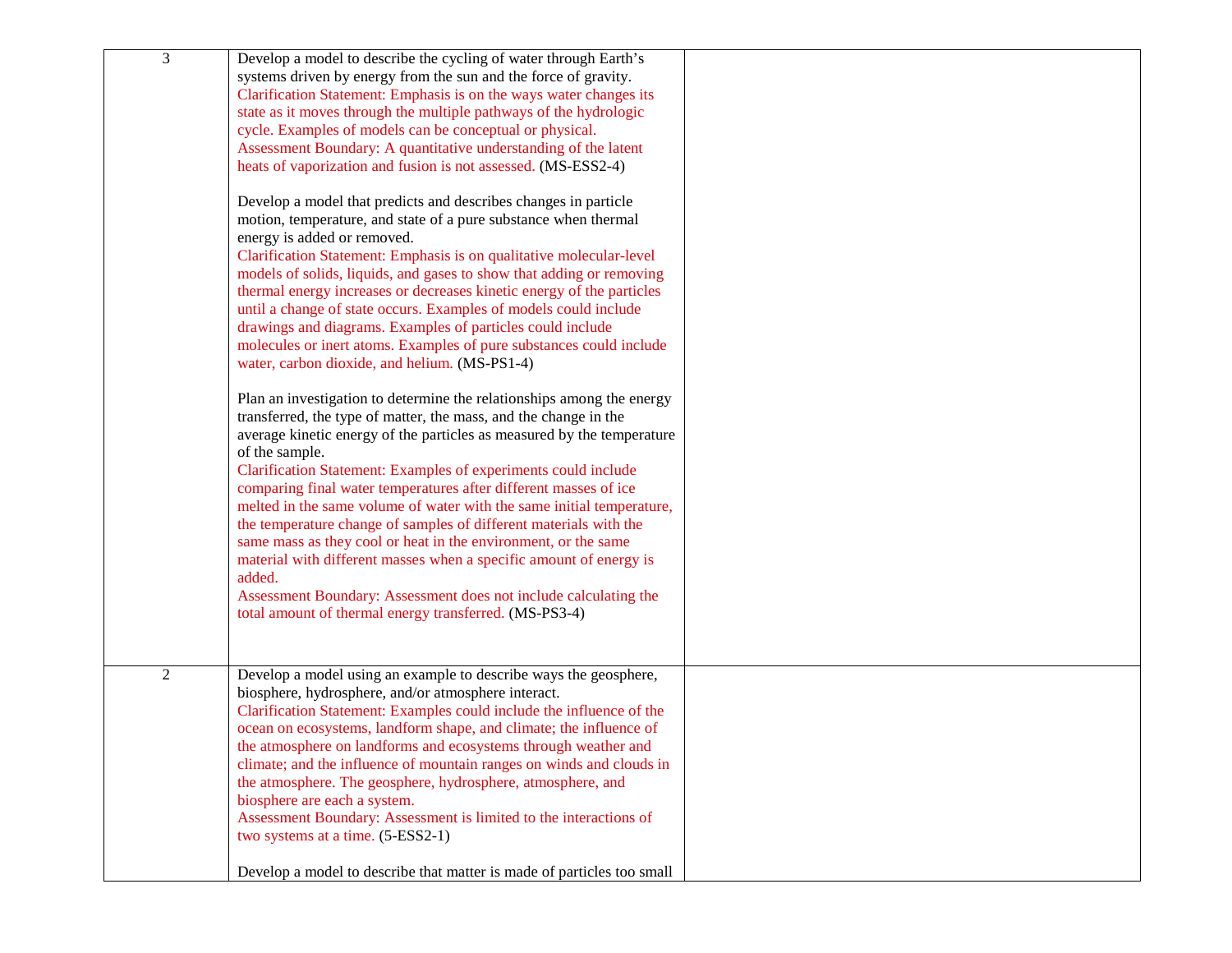|                | to be seen.<br>Clarification Statement: Examples of evidence could include adding<br>air to expand a basketball, compressing air in a syringe, dissolving<br>sugar in water, and evaporating salt water.<br>Assessment Boundary: Assessment does not include the atomic-scale<br>mechanism of evaporation and condensation or defining the unseen<br>particles. (5-PS1-1)<br>Make observations and/or measurements to provide evidence of the<br>effects of weathering or the rate of erosion by water, ice, wind, or<br>vegetation.<br>Clarification Statement: Examples of variables to test could include<br>angle of slope in the downhill movement of water, amount of<br>vegetation, speed of wind, relative rate of deposition, cycles of<br>freezing and thawing of water, cycles of heating and cooling, and<br>volume of water flow.<br>Assessment Boundary: Assessment is limited to a single form of<br>weathering or erosion. (4-ESS2-1)<br>Make observations to determine the effect of sunlight on Earth's<br>surface.<br>Clarification Statement: Examples of Earth's surface could include<br>sand, soil, rocks, and water.<br>Assessment Boundary: Assessment of temperature is limited to<br>relative measures such as warmer/cooler. (K-PS3-1) |                               |
|----------------|--------------------------------------------------------------------------------------------------------------------------------------------------------------------------------------------------------------------------------------------------------------------------------------------------------------------------------------------------------------------------------------------------------------------------------------------------------------------------------------------------------------------------------------------------------------------------------------------------------------------------------------------------------------------------------------------------------------------------------------------------------------------------------------------------------------------------------------------------------------------------------------------------------------------------------------------------------------------------------------------------------------------------------------------------------------------------------------------------------------------------------------------------------------------------------------------------------------------------------------------------------------------|-------------------------------|
| (Lower Anchor) | n/a                                                                                                                                                                                                                                                                                                                                                                                                                                                                                                                                                                                                                                                                                                                                                                                                                                                                                                                                                                                                                                                                                                                                                                                                                                                                | Undefined                     |
| $\Omega$       | n/a                                                                                                                                                                                                                                                                                                                                                                                                                                                                                                                                                                                                                                                                                                                                                                                                                                                                                                                                                                                                                                                                                                                                                                                                                                                                | No knowledge or understanding |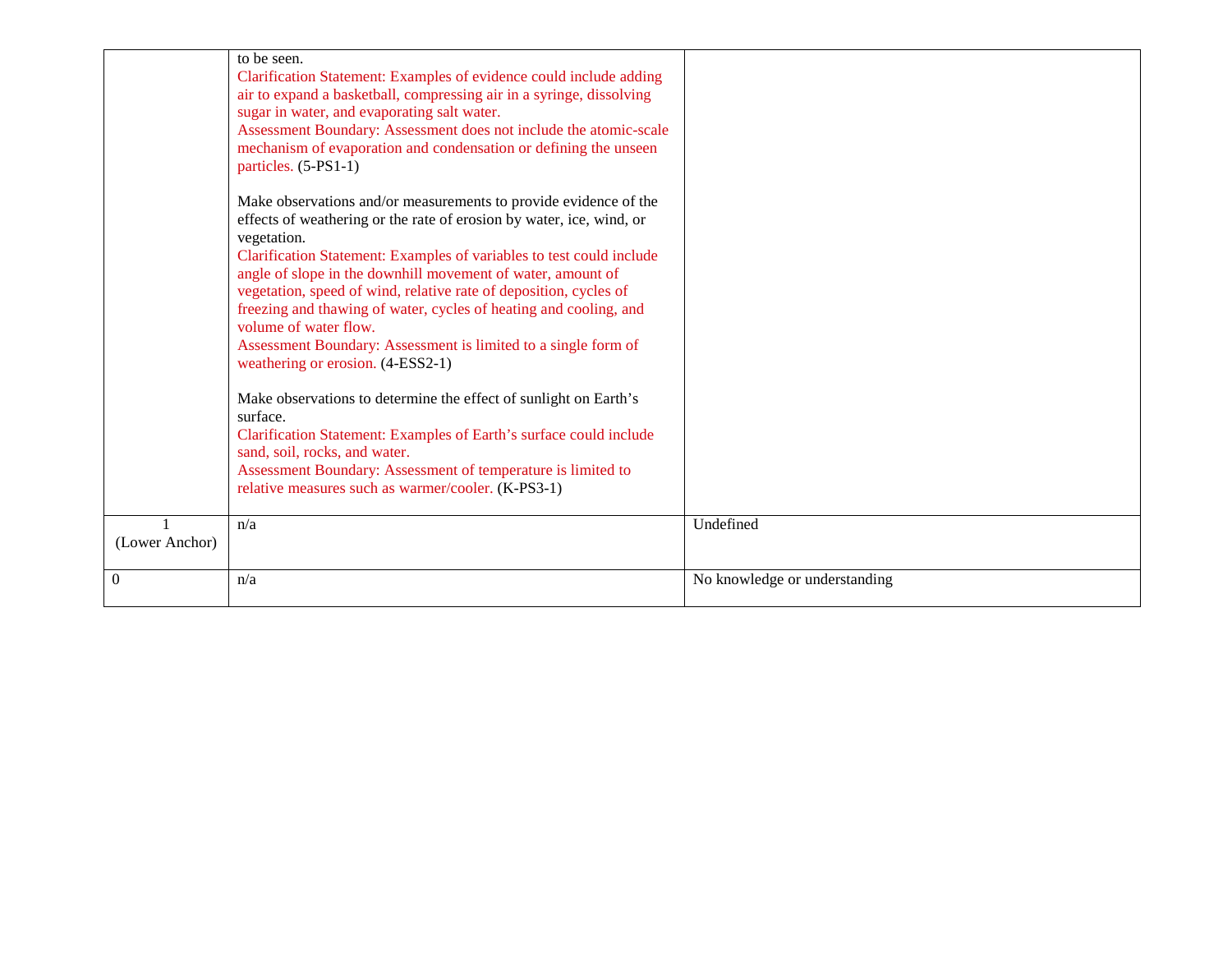| Level of<br>Achievement          | <b>NGSS Performance Expectation</b>                                                                                                                                                                                                                                                                                                                                                                                                                                                                                                                                                                                                                                                                                                                                                                                                                                                                                                                                                                                                                                                                                                                                                                                                                                                                                                                                                                                                                                                                                                                                                                                                                                                                                                                                                                                                                                                                                                                                                                                                                                                                                                                                                                                                                                                                                                                                           | <b>Draft Teaching Progression Language</b> |
|----------------------------------|-------------------------------------------------------------------------------------------------------------------------------------------------------------------------------------------------------------------------------------------------------------------------------------------------------------------------------------------------------------------------------------------------------------------------------------------------------------------------------------------------------------------------------------------------------------------------------------------------------------------------------------------------------------------------------------------------------------------------------------------------------------------------------------------------------------------------------------------------------------------------------------------------------------------------------------------------------------------------------------------------------------------------------------------------------------------------------------------------------------------------------------------------------------------------------------------------------------------------------------------------------------------------------------------------------------------------------------------------------------------------------------------------------------------------------------------------------------------------------------------------------------------------------------------------------------------------------------------------------------------------------------------------------------------------------------------------------------------------------------------------------------------------------------------------------------------------------------------------------------------------------------------------------------------------------------------------------------------------------------------------------------------------------------------------------------------------------------------------------------------------------------------------------------------------------------------------------------------------------------------------------------------------------------------------------------------------------------------------------------------------------|--------------------------------------------|
| $\overline{4}$<br>(Upper Anchor) | Plan and conduct an investigation of the properties of water and its<br>effects on Earth materials and surface processes.<br>Clarification Statement: Emphasis is on mechanical and chemical<br>investigations with water and a variety of solid materials to provide<br>the evidence for connections between the hydrologic cycle and system<br>interactions commonly known as the rock cycle. Examples of<br>mechanical investigations include stream transportation and<br>deposition using a stream table, erosion using variations in soil<br>moisture content, or frost wedging by the expansion of water as it<br>freezes. Examples of chemical investigations include chemical<br>weathering and recrystallization (by testing the solubility of different<br>materials) or melt generation (by examining how water lowers the<br>melting temperature of most solids). (HS-ESS2-5)<br>Construct an explanation based on evidence for how the availability<br>of natural resources, occurrence of natural hazards, and changes in<br>climate have influenced human activity.<br>Clarification Statement: Examples of key natural resources include<br>access to fresh water (such as rivers, lakes, and groundwater), regions<br>of fertile soils such as river deltas, and high concentrations of<br>minerals and fossil fuels. Examples of natural hazards can be from<br>interior processes (such as volcanic eruptions and earthquakes),<br>surface processes (such as tsunamis, mass wasting and soil erosion),<br>and severe weather (such as hurricanes, floods, and droughts).<br>Examples of the results of changes in climate that can affect<br>populations or drive mass migrations include changes to sea level,<br>regional patterns of temperature and precipitation, and the types of<br>crops and livestock that can be raised. (HS-ESS3-1)<br>Evaluate the claims, evidence, and reasoning that the complex<br>interactions in ecosystems maintain relatively consistent numbers and<br>types of organisms in stable conditions, but changing conditions may<br>result in a new ecosystem.<br>Clarification Statement: Examples of changes in ecosystem conditions<br>could include modest biological or physical changes, such as<br>moderate or a seasonal flood; and, extreme changes, such as volcanic<br>eruption or sea level rise. (HS-LS2-6) | To be added later                          |

## Table 2. Investigating the Human Causes and Effects of and Adaptation to Sea Level Rise